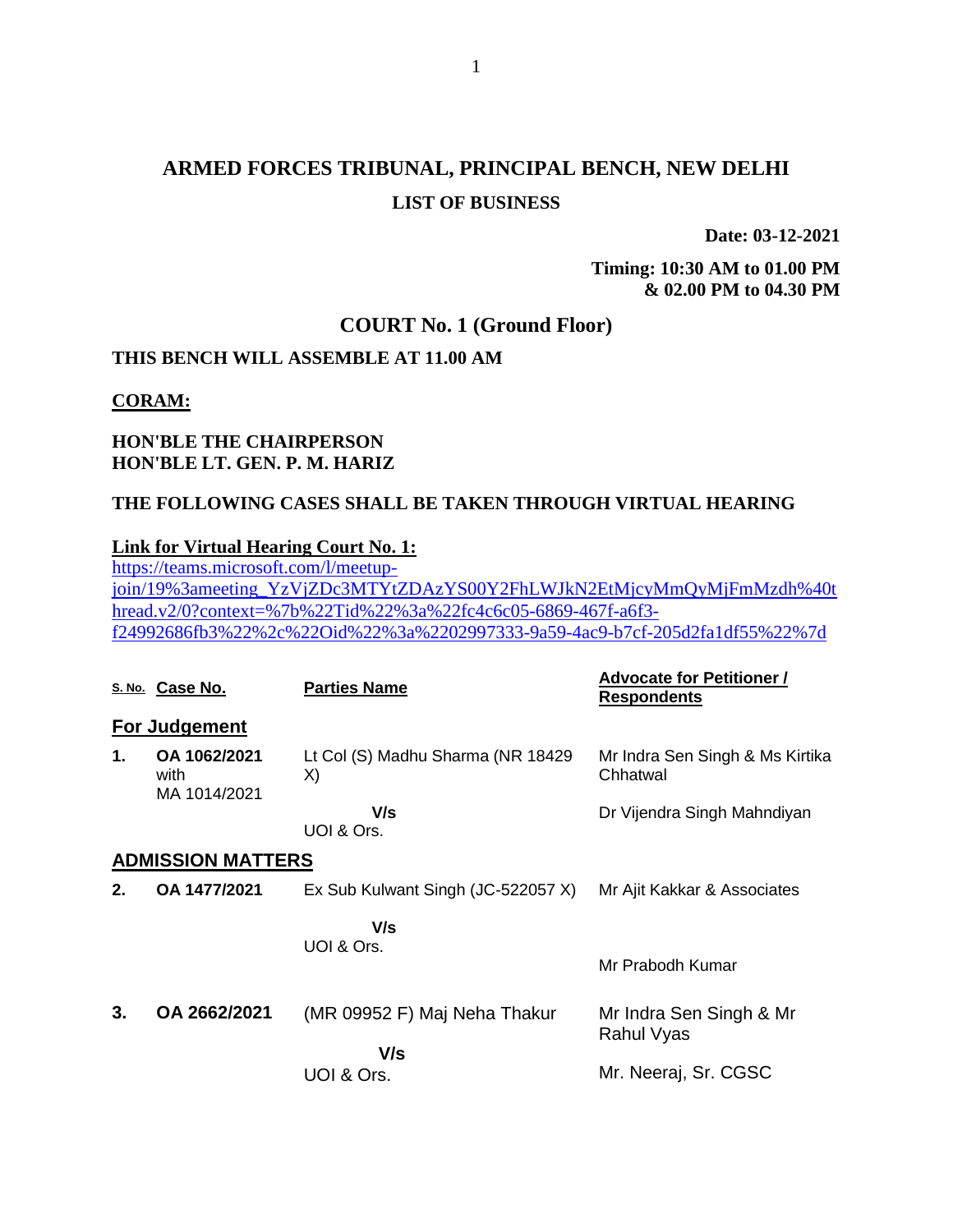| 4.  | OA 2665/2021 | Maj Dibendu Ghosh (MS 17067P)               | Mr Indra Sen Singh & Rahul<br>Vyas    |
|-----|--------------|---------------------------------------------|---------------------------------------|
|     |              | V/s<br>UOI & Ors.                           | Gp Capt Karan Singh Bhati,<br>Sr CGSC |
| 5.  | OA 2666/2021 | Maj Vidya Ravi (MR 09004X)<br>V/s           | Mr Indra Sen Singh & Rahul<br>Vyas    |
|     |              | UOI & Ors.                                  | Gp Capt Karan Singh Bhati,<br>Sr CGSC |
| 6.  | OA 2671/2021 | Maj Deepak Nautiyal (SS45089K)              | Mr S S Pandey & Associates            |
|     |              | V/s<br>UOI & Ors.                           | None                                  |
| 7.  | OA 2674/2021 | Ex Sep Jeffry Henceller EL<br>(15322961 M)  | Ms Archana Ramesh                     |
|     |              | V/s<br>UOI & Ors.                           | None                                  |
| 8.  | OA 2675/2021 | Maj Shivam Banerjee (MR 09690W)             | Mr Indra Sen Singh & Rahul<br>Vyas    |
|     |              | V/s<br>UOI & Ors.                           | None                                  |
| 9.  | OA 2676/2021 | Lt Col Sudhanshu Gupta (IC 65225W)          | Mr Ankur Chhibber                     |
|     |              | V/s<br>UOI & Ors.                           | None                                  |
| 10. | OA 2683/2021 | (05882 T) Lt Cdr Abhijeet Pathare<br>(Retd) | Ms Pallavi Awasthi                    |
|     |              | V/s<br>UOI & Ors.                           | None                                  |
| 11. | OA 2684/2021 | (22972 L) Wg Cdr Raman Gupta (retd)         | Mr S S Pandey & Associates            |
|     |              | V/s<br>UOI & Ors.                           | None                                  |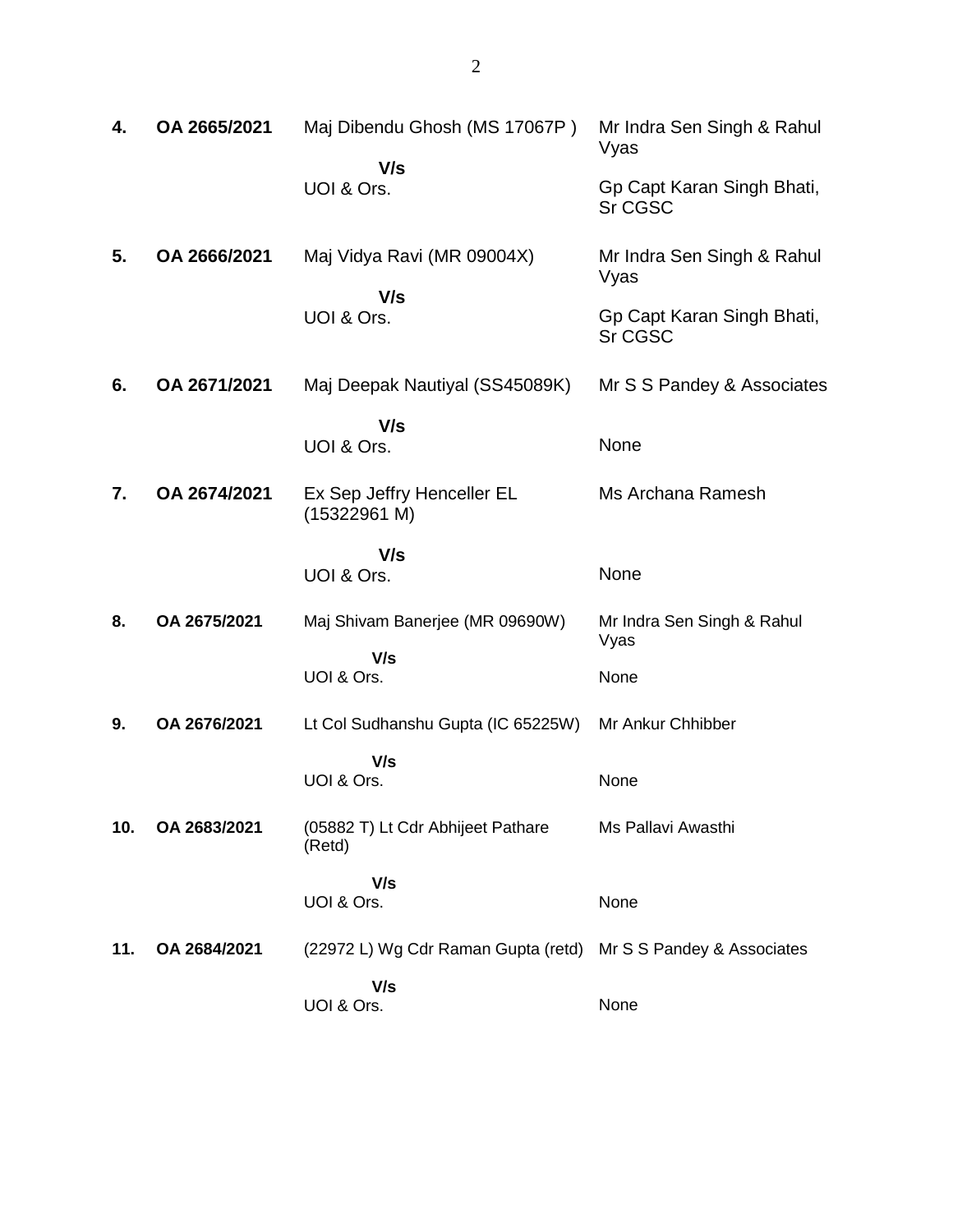| 12. | OA 2685/2021<br>with<br>MA 2839/2021 | Sub Abhay Kishore Dwivedi (Retd) (JC Mr Manoj Kr Gupta<br>762182)          |                                             |
|-----|--------------------------------------|----------------------------------------------------------------------------|---------------------------------------------|
|     |                                      | V/s                                                                        |                                             |
|     |                                      | UOI & Ors.                                                                 | None                                        |
| 13. | OA 2686/2021                         | (06179 T) Lt Cdr Rajish Rajan                                              | Ms Pallavi Awasthi                          |
|     |                                      | V/s                                                                        |                                             |
|     |                                      | UOI & Ors.                                                                 | None                                        |
| 14. | OA 2687/2021                         | Ex Sep (ACP-II) Kuldeep Singh (No<br>04087707K)                            | Mr J P Sharma                               |
|     |                                      | V/s                                                                        |                                             |
|     |                                      | UOI & Ors.                                                                 | None                                        |
| 15. | OA 2688/2021                         | Lt Cdr Jaideep Deb (Retd) (06334-W)                                        | Ms Pallavi Awasthi                          |
|     |                                      | V/s                                                                        |                                             |
|     |                                      | UOI & Ors.                                                                 | None                                        |
| 16. | OA 2689/2021                         | Lt Cdr Prabhjot Kaur (Retd) (05889-H)                                      | Ms Pallavi Awasthi                          |
|     |                                      | V/s                                                                        |                                             |
|     |                                      | UOI & Ors.                                                                 | None                                        |
| 17. | OA 2690/2021                         | Lt Cdr Sandeep Singh Beant Singh<br>Saini (Retd) (52387 K)                 | Ms Pallavi Awasthi                          |
|     |                                      | V/s                                                                        |                                             |
|     |                                      | UOI & Ors.                                                                 | None                                        |
| 18. | OA 2691/2021                         | (22943 T) Wg Cdr Harjit Singh Boparai Mr S S Pandey & Associates<br>(Retd) |                                             |
|     |                                      | V/s                                                                        | None                                        |
|     |                                      | UOI & Ors.                                                                 |                                             |
| 19. | OA 2692/2021                         | Hav/PA (Now Nb Sub) Mahendra<br>Kumar Swain (6491189 M)                    | Mr Indra Sen Singh & Ms Kirtika<br>Chhatwal |
|     |                                      | V/s                                                                        |                                             |
|     |                                      | UOI & Ors.                                                                 | None                                        |
| 20. | OA 2693/2021                         | Lt Col Harmeet Singh (IC-59541 Y)                                          | Mr S S Pandey & Associates                  |
|     | with<br>MA 2841/2021                 | V/s                                                                        |                                             |
|     |                                      | UOI & Ors.                                                                 | None                                        |
|     |                                      |                                                                            |                                             |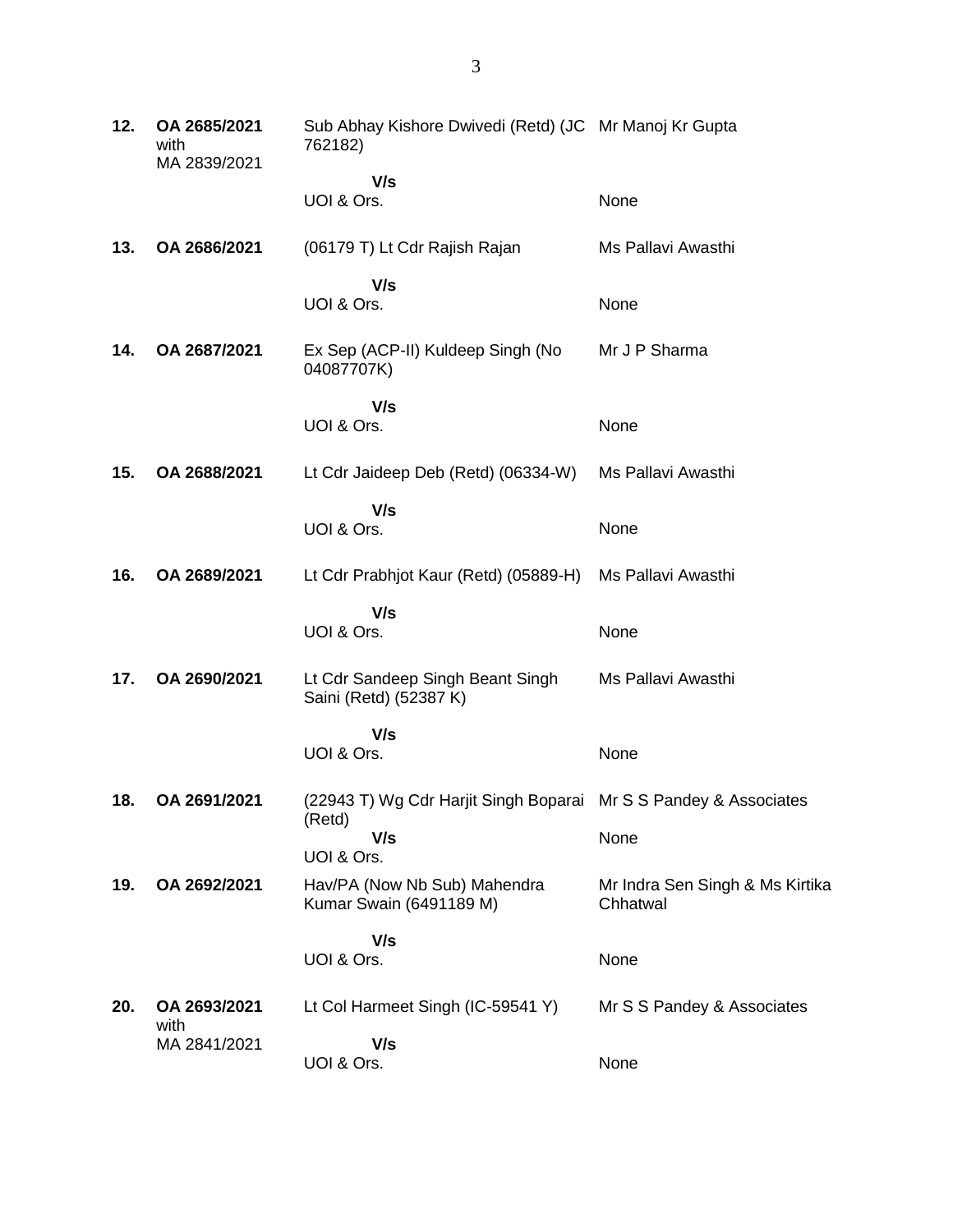| 21. | OA 2694/2021             | Maj Narinder Singh (SS-44874N)                 | Mr S S Pandey & Associates |
|-----|--------------------------|------------------------------------------------|----------------------------|
|     |                          | V/s<br>UOI & Ors.                              | None                       |
| 22. | OA 2696/2021             | SS-44783K Maj Ankush Singh                     | Mr S S Pandey & Associates |
|     |                          | V/s<br>UOI & Ors.                              | None                       |
| 23. | OA 2697/2021             | Wg Cdr Fanish Chaturvedi (Retd)<br>$(22984-F)$ | Mr S S Pandey & Associates |
|     |                          | V/s<br>UOI & Ors.                              | None                       |
| 24. | OA 2698/2021             | Maj Mikhail (SS-45061K)                        | Mr S S Pandey & Associates |
|     |                          | V/s<br>UOI & Ors.                              | None                       |
| 25. | OA (Appeal)<br>2700/2021 | Ex Sep Sonveer Singh (14942242-W)              | Mr S S Pandey & Associates |
|     | with<br>MA 2848/2021     | V/s<br>UOI & Ors.                              | None                       |

# **MA (EXECUTION)**

| 26. | MA 849/2021<br>in.<br>OA 1662/2020          | Ex Nk/DSC Mohamad Rasulu<br>$(14357517-Y)$        | Mr U S Maurya        |
|-----|---------------------------------------------|---------------------------------------------------|----------------------|
|     |                                             | V/s<br>UOI & Ors                                  | Mr. Neeraj, Sr. CGSC |
| 27. | MA 850/2021<br>$\mathsf{I}$<br>OA 1661/2020 | Ex Nk/DSC Madhukar Patil (2775001-<br>H)          | Mr U S Maurya        |
|     |                                             | V/s<br>UOI & Ors                                  | Mr J S Yadav         |
| 28. | MA 852/2021<br>in.<br>OA 1235/2020          | Ex LNk/DSC Gaya Bux Singh (No<br>2950108W)<br>V/s | Mr U S Maurya        |
|     |                                             | UOI & Ors                                         | Mr. Prabodh Kumar    |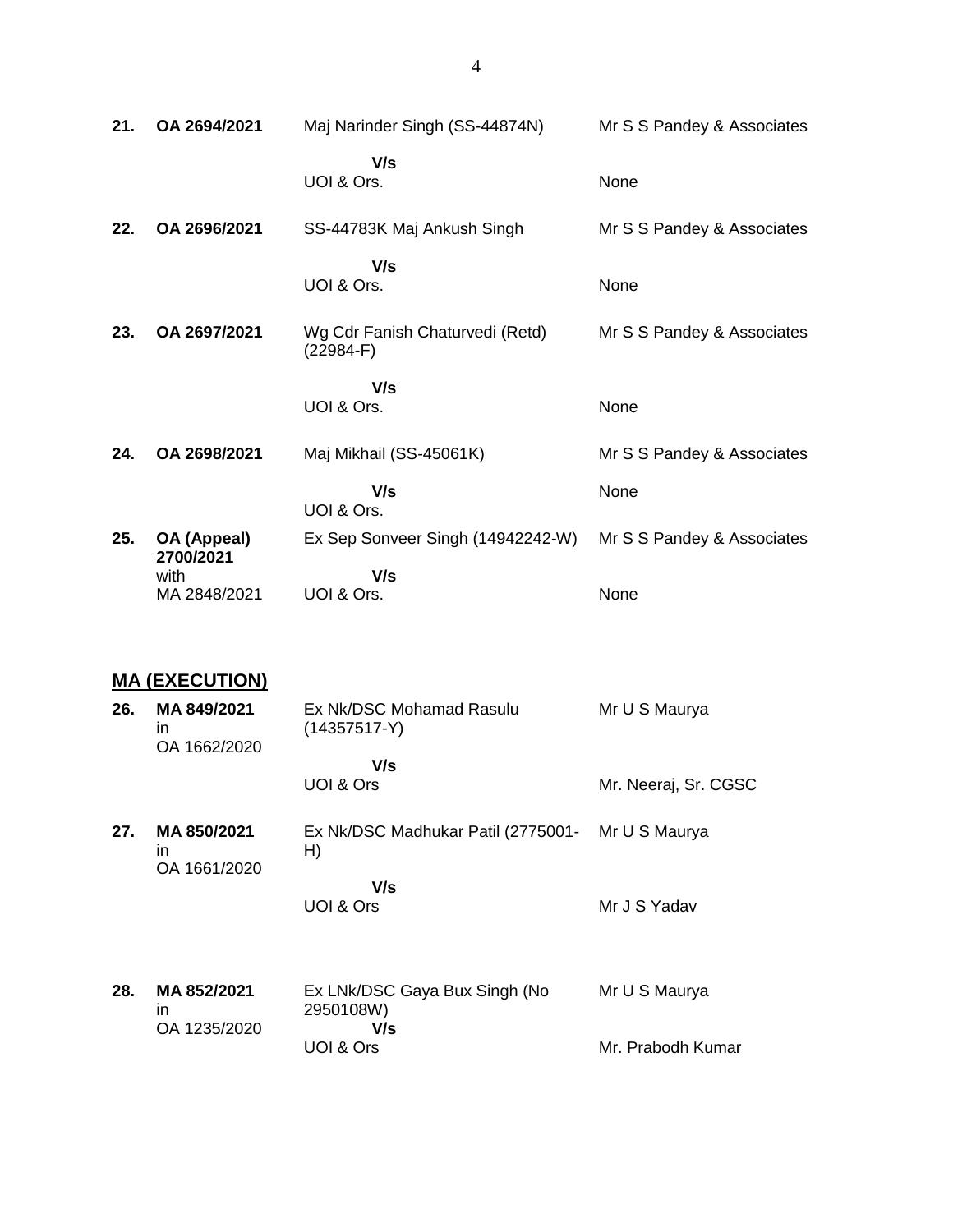|     | <b>MA (OTHERS)</b>            |                                     |                                                                  |
|-----|-------------------------------|-------------------------------------|------------------------------------------------------------------|
| 29. | MA 1446/2020<br>in.           | Sub Sunil Kumar Retd                | Ms. Archana Ramesh                                               |
|     | OA 392/2017                   | V/s<br>UOI & Ors.                   | Gp Capt Karan Singh Bhati, Sr<br><b>CGSC</b>                     |
| 30. | MA 2834/2021                  | IC-49695-X Col Atul Dimri           | Mr S S Pandey & Assocaites                                       |
|     | ın<br>OA 1296/2018            | V/s<br>UOI & Ors                    | Gp Capt Karan Singh Bhati, Sr<br><b>CGSC</b>                     |
|     | <b>Pleadings Not Complete</b> |                                     |                                                                  |
| 31. | OA 856/2020                   | JC 762968A Sub Anjay Kumar Singh    | Mr. SS Pandey & Associates                                       |
|     |                               | V/s<br>UOI & Ors.                   | Mr. V Pattabhi Ram                                               |
| 32. | OA 358/2021                   | Maj Desai Prajakta Hemant (44382-P) | Ms Archana Ramesh                                                |
|     | with<br>MA 439/2021           | V/s<br>UOI & Ors.                   | Dr Vijendra Singh Mahndiyan for<br>R 1-3, None for R-4           |
| 33. | OA 416/2021                   | Lt Cdr Vinay Dubey (No 52222 K)     | Mr Indra Sen Singh & Ms Kirtika<br>Chhatwal                      |
|     |                               | V/s<br>UOI & Ors.                   | Mr Harish V Shankar R-1-4 and<br>Mr. Chandrashekhar A.C. for R-5 |
| 34. | OA 1729/2021                  | Flt Lt Utsav Singal (34605L)        | Mr Ajit Kakkar & Asociates                                       |
|     | with<br>MA 1685/2021          | V/s<br>UOI & Ors.                   | Gp Capt Karan Singh Bhati, Sr<br>CGSC                            |
| 35. | OA 1739/2021                  | Maj Rohit Kaushik (MS 18245 Y)      | Mr Ajit Kakkar & Associates                                      |
|     |                               | V/s<br>UOI & Ors.                   | Gp Capt Karan Singh Bhati, Sr<br>CGCG for R 1-4                  |
| 36. | OA 2138/2021                  | SS-43927P Maj Anju Bala (Retd)      | Mr Indra Sen Singh/Kirtika<br>Chhatwal                           |
|     |                               | V/s<br>UOI & Ors.                   | Mr. Neeraj, Sr CGSC                                              |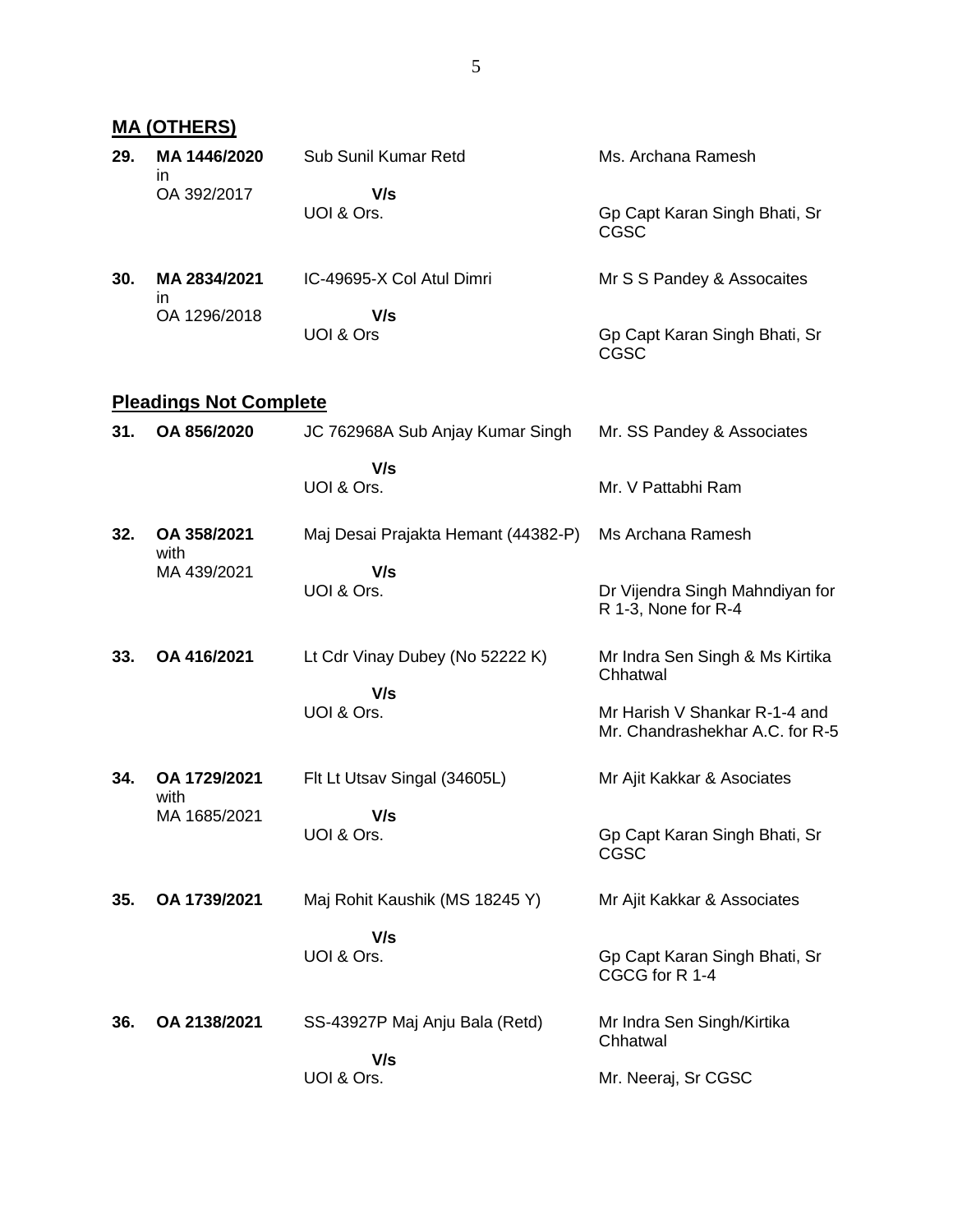| 37. | OA 2310/2021                           | Sub /JE (E & M) (Hony 'Y Sub Maj)<br>Vijay Kumar (JC 331979X)<br>V/s | Mr I S Singh & Rahul Vyas               |
|-----|----------------------------------------|----------------------------------------------------------------------|-----------------------------------------|
|     |                                        | UOI & Ors.                                                           | Mr Rajeev Kumar                         |
| 38. | OA 2369/2021<br>with                   | Hav /Clk (SD) Raj Kumar (14850826F) Mr Manoj Kumar Gupta             |                                         |
|     | MA 2833/2021                           | V/s<br>UOI & Ors.                                                    | Mr. Prabodh Kumar                       |
| 39. | OA 2624/2021                           | IC-76187L Maj Ishan Dixit                                            | Mr Piyush Thakran & Udghosh             |
|     |                                        | V/s<br>UOI & Ors.                                                    | Mr. Harish V Shankar                    |
|     | <b>FOR FINAL HEARING</b>               |                                                                      |                                         |
| 40. | OA 1651/2017<br>with MA<br>1232/2017 & | Pardeep Kumar Ex-LA (AH)<br>(No.133410F)<br>V/s                      | Mr Ajit Kakkar                          |
|     | 457/2018                               | UOI & Ors.                                                           | Mr Harish V Shankar                     |
| 41. | OA 2068/2018                           | IC-50864A Col Sarvesh Sharma                                         | Mr. SS Pandey                           |
|     |                                        | V/s<br>UOI & Ors.                                                    | Mr. J S Rawat                           |
| 42. | OA 713/2019                            | IC-48419H Col Sanjay Malik                                           | Mr. B S Chaudhary & Jasbir<br>Chaudhary |
|     |                                        | V/s<br>UOI & Ors.                                                    | Mr. V Pattabhi Ram                      |
| 43. | OA 714/2020<br>with                    | JC-763004X Sub M/Tech (GUN)<br>Salunkhe Dipak Sadashiv               | Mr. S S Pandey & Associates             |
|     | MA 1988/2020                           | V/s<br>UOI & Ors.                                                    | Mr DK Sabat                             |
| 44. | OA 715/2020                            | JC-300159K Sub Maj Chunnoo Singh                                     | Mr SS Pandey & Associates               |
|     |                                        | V/s<br>UOI & Ors.                                                    | Ms Suman Chauhan                        |
| 45. | OA 853/2020                            | JC 763210F Sub Maj Rajesh Kumar<br>Yadav                             | Mr SS Pandey & Associates               |
|     |                                        | V/s<br>UOI & Ors.                                                    | Mr. Arvind Patel                        |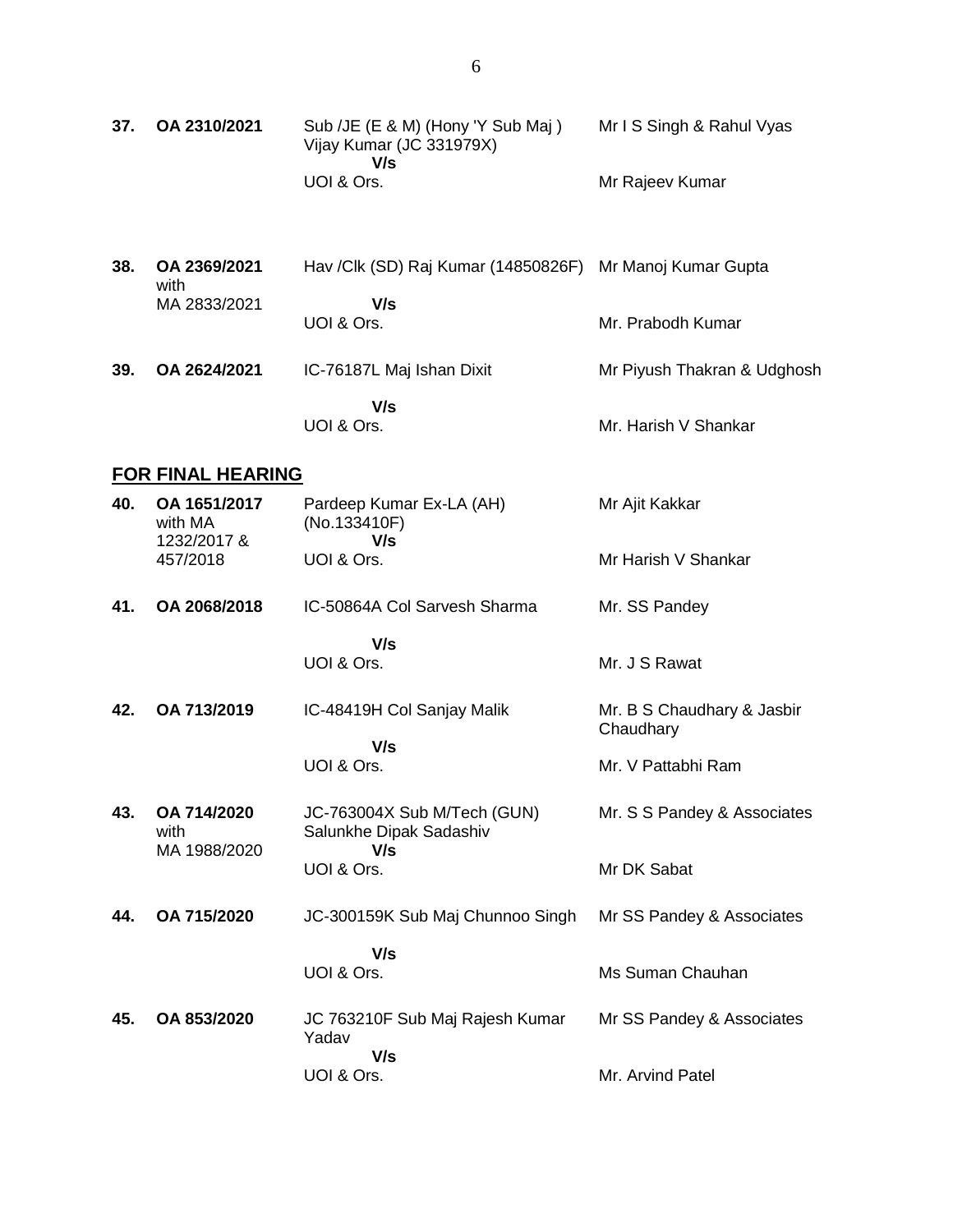| 46. | OA 963/2020<br>with         | JC 763096P Sub Korla Hema Rao | Mr. SS Pandey & Associates |
|-----|-----------------------------|-------------------------------|----------------------------|
|     | MA 1074/2020 &<br>2313/2020 | V/s<br>UOI & Ors.             | Mr. D K Sabat              |

**47. OA 351/2021** Hav/Clk (SD) Narayan Swain  $(9104347 - M)$  **V/s** UOI & Ors. Mr Indra Sen Singh/Kirtika Chhatwal Mr Satya Ranjan Swain

## **HON'BLE THE CHAIRPERSON WILL SIT SINGLY IMMEDIATELY AFTER THE BOARD OF DB IS DISCHARGED**

## **For Orders**

| 1. | AT 34/2021<br>in<br>(OA 439/2016 with | Ex Cfn Birbal Singh (7097763)<br>V/s                      | Mr Vinay Pandey                                  |
|----|---------------------------------------|-----------------------------------------------------------|--------------------------------------------------|
|    | MA 662/2016 RB<br>JAIPUR)             | UOI & Ors                                                 | Mr SD Windlesh                                   |
| 2. | MA 2294/2021<br>in.<br>OA Dy No       | Hav/AEC Nilratan Kirttania (9516422-<br>$\mathsf{L}$      | Mr Vinay Pandey                                  |
|    | 4735/2021                             | V/s                                                       |                                                  |
|    |                                       | UOI & Ors.                                                | Mr Rajeev Kumar                                  |
| 3. | MA 2378/2021<br>in.                   | IC-54267H Col Gautam Taneja                               | Mr Amit Kumar, Sunil J Mathews<br>& Rohan Wadhwa |
|    | OA DY NO<br>4856/2021                 | V/s<br>UOI & Ors.                                         | Mr VS Tomar                                      |
| 4. | MA 2818/2021<br>in.<br>OA Diary No    | ME II (232459 T) Bhaskar<br>Puranchander Kothari (Retd)   | Ms Neela Gokhale                                 |
|    | 6065/2021                             | V/s                                                       |                                                  |
|    |                                       | UOI & Ors.                                                | None                                             |
| 5. | MA 2819/2021<br>in<br>OA (Appeal)     | Sh Prakash Dip H/o Lt Kavita Bharti<br>(NS-23897F)<br>V/s | Mr Angsuman Ojha & Mr Rohit<br>Pratap            |
|    | 2415/2021 (PB)                        | UOI & Ors                                                 | Mr Anil Gautam                                   |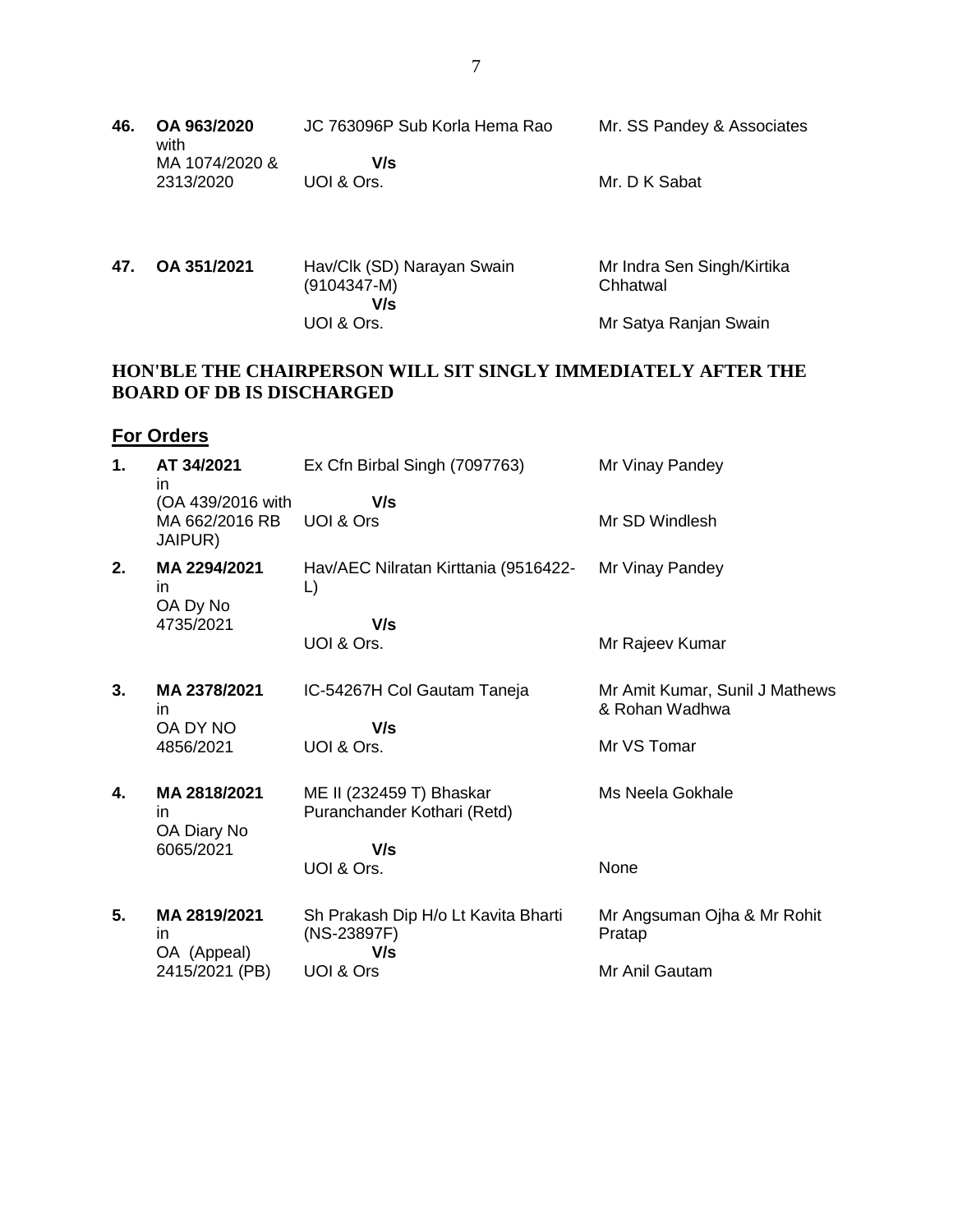# **THE FOLLOWING CASES SHALL BE TAKEN THROUGH PHYSICAL HEARING AT 2.00 PM**

## **PART HEARD**

| 48. | OA 124/2014                      | Capt Manoj Rawat | Ms Ankita Patnaik                                                                      |
|-----|----------------------------------|------------------|----------------------------------------------------------------------------------------|
|     |                                  | V/s              |                                                                                        |
|     |                                  | UOI & Ors.       | Gp Capt Karan Singh Bhati, Sr<br>CGSC with Mr Anil Gautam for R<br>1-3, None for $R-4$ |
|     | <b>MATTERS FROM REGULAR LIST</b> |                  |                                                                                        |

| 49.         | OA 514/2014 | Maj Gen RS Lathwal (Retd.) | Mr. SS Pandey                                          |
|-------------|-------------|----------------------------|--------------------------------------------------------|
|             |             | V/s<br>UOI & Ors.          | Mr V Pattabhi Ram for R 1-4, Mr<br>Anil Gautam for R-5 |
| <b>WITH</b> |             |                            |                                                        |

| 50. OA 567/2015 | Maj Gen T S Sidana | Mr. S S Pandey              |
|-----------------|--------------------|-----------------------------|
|                 | V/s                |                             |
|                 | UOI & Ors.         | Mr V Pattabhi Ram for R 1-3 |
|                 |                    | Mr Anil Gautam for R-4      |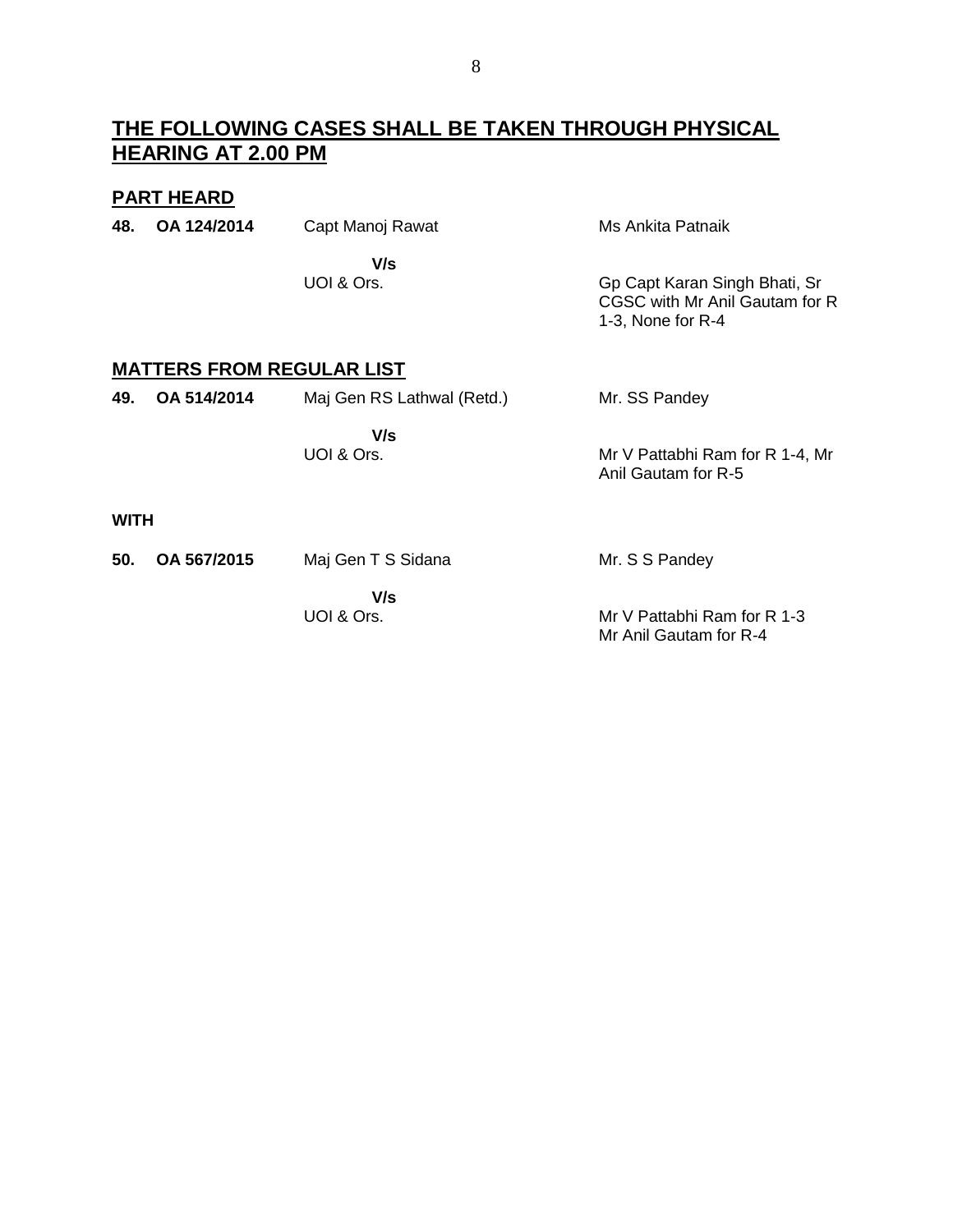# **ARMED FORCES TRIBUNAL, PRINCIPAL BENCH, NEW DELHI LIST OF BUSINESS**

**Date: 03-12-2021**

**Timing: 12:00 NOON TO 1.00 PM**

# **PRINCIPAL REGISTRAR COURT**

## **PRINCIPAL REGISTRAR COURT WILL SIT FROM 12.00 NOON TO 1.00 PM THE FOLLOWING CASES SHALL BE TAKEN THROUGH VIRTUAL HEARING**

## **Link for Virtual Hearing Principal Registrar Court:**

#### <https://aftpb.webex.com/meet/vcaftpb>

|              | S. No. Case No.                      | <b>Parties Name</b>                                       | <b>Advocate for Petitioner /</b><br><b>Respondents</b> |
|--------------|--------------------------------------|-----------------------------------------------------------|--------------------------------------------------------|
|              | <b>Pleadings Complete</b>            |                                                           |                                                        |
| 1.           | OA 334/2021<br>with<br>MA 403/2021 & | Ex ERA -IV Abhishek Kumar Pandey<br>(No. 501570-H)<br>V/s | Mr. Ved Prakash & Devender                             |
|              | MA 2860/2021                         | UOI & Ors.                                                | Mr J S Rawat                                           |
| 2.           | OA 435/2021<br>with                  | Ex Sgt A K Pal (777331-H)                                 | Mr Ganesh Singh                                        |
|              | MA 518/2021 &<br>2634/2021           | V/s<br>UOI & Ors.                                         | Mr Prabodh Kumar                                       |
|              |                                      |                                                           |                                                        |
| 3.           | OA 437/2021<br>with                  | 626992 HFO (MWO) Ravindranath R<br>(Retd.)                | Mr Vikas Kochar                                        |
|              | MA 2503/2021                         | V/s<br>UOI & Ors.                                         | Mr S D Windlesh                                        |
|              |                                      |                                                           |                                                        |
| $\mathbf{4}$ | OA 439/2021<br>with                  | IC-41770F Col Jasbir Yadav (Retd)                         | Mr Virender Singh Kadian                               |
|              | MA 528/2021 &                        | V/s                                                       |                                                        |
|              | 2660/2021                            | UOI & Ors.                                                | Mr S D Windlesh                                        |
| 5.           | OA 483/2021<br>with<br>MA 556/2021   | Ex NK (MACP Hav) Sat Paul Sharma<br>(3997231 W)<br>V/s    | Mr Bikrama Sah                                         |
|              |                                      | UOI & Ors.                                                | Mr Anil Kumar Gautam                                   |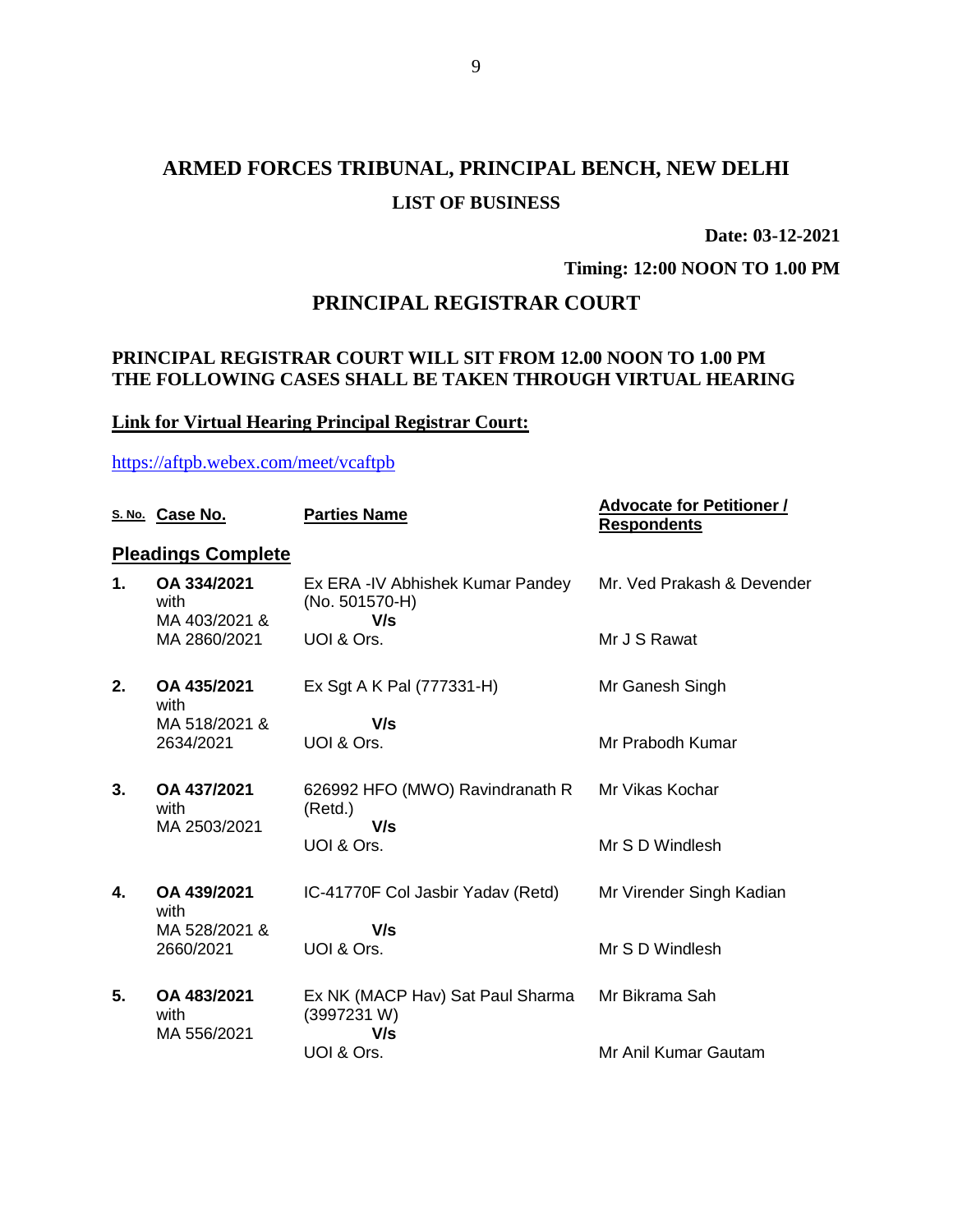| 6.  | OA 486/2021<br>with            | Ex MWO Anjani Kumar Singh (648089) Mr V S Kadian       |                                           |
|-----|--------------------------------|--------------------------------------------------------|-------------------------------------------|
|     | MA 560/2021                    | V/s<br>UOI & Ors                                       | Mr Arvind Patel                           |
| 7.  | OA 502/2021                    | Ex Rect Navdeep Panwar (8038743 K) Mr S M Dalal        |                                           |
|     |                                | V/s                                                    |                                           |
|     |                                | UOI & Ors.                                             | Mr. Arvind Patel                          |
| 8.  | OA 1647/2021<br>with           | Ex Sgt Bhola Nath (736297 N)                           | Ms Pallavi Awasthi                        |
|     | MA 1601/2021 &<br>MA 2847/2021 | V/s<br>UOI & Ors.                                      | Mr. V S Tomar                             |
|     | <b>Pleadings Not Complete</b>  |                                                        |                                           |
| 9.  | OA 240/2021                    | Ex (TS) NK Bijendra Kumar<br>(13016403M) & Ors.<br>V/s | Mr. Ajit Kakkar & Associates              |
|     |                                | UOI & Ors.                                             | Mr D K Sabat                              |
| 10. | OA 330/2021                    | IC-38992L Col Ravindra Kumar Misra<br>(Retd.)<br>V/s   | Mr Bihari Lal Verma                       |
|     |                                | UOI & Ors.                                             | Mr. Neeraj, Sr CGSC                       |
| 11. | OA 333/2021<br>with            | Ex MCERA-II Saroj Kumar Sahu (No<br>180738 W)<br>V/s   | Mr Ved Prakash & Mr Devendra<br>Kumar     |
|     | MA 402/2021                    | UOI & Ors.                                             | Mr. Neeraj, Sr. CGSC                      |
| 12. | OA 336/2021                    | Cdr Ravindra V Desai (No 04759 R)                      | Mr Anil Srivastava and Ms Ruchi<br>Sharma |
|     |                                | V/s<br>Chief of The Naval Staff & Ors.                 | Mr V Pattabhi Ram                         |
| 13. | OA 338/2021<br>with            | Ex Hav Kewal Ram (2474162-A)                           | Mr Ved Prakash & Devendra<br>Kumar        |
|     | MA 407/2021                    | V/s<br>UOI & Ors.                                      | Mr Satya Ranjan Swain                     |
| 14. | OA 343/2021<br>with            | Ex JWO Ram Saran Dhiman (669990-<br>A)                 | Mr Durgesh Kumar Sharma                   |
|     | MA 411/2021                    | V/s<br>UOI & Ors.                                      | Mr. Ashok Chaitanya                       |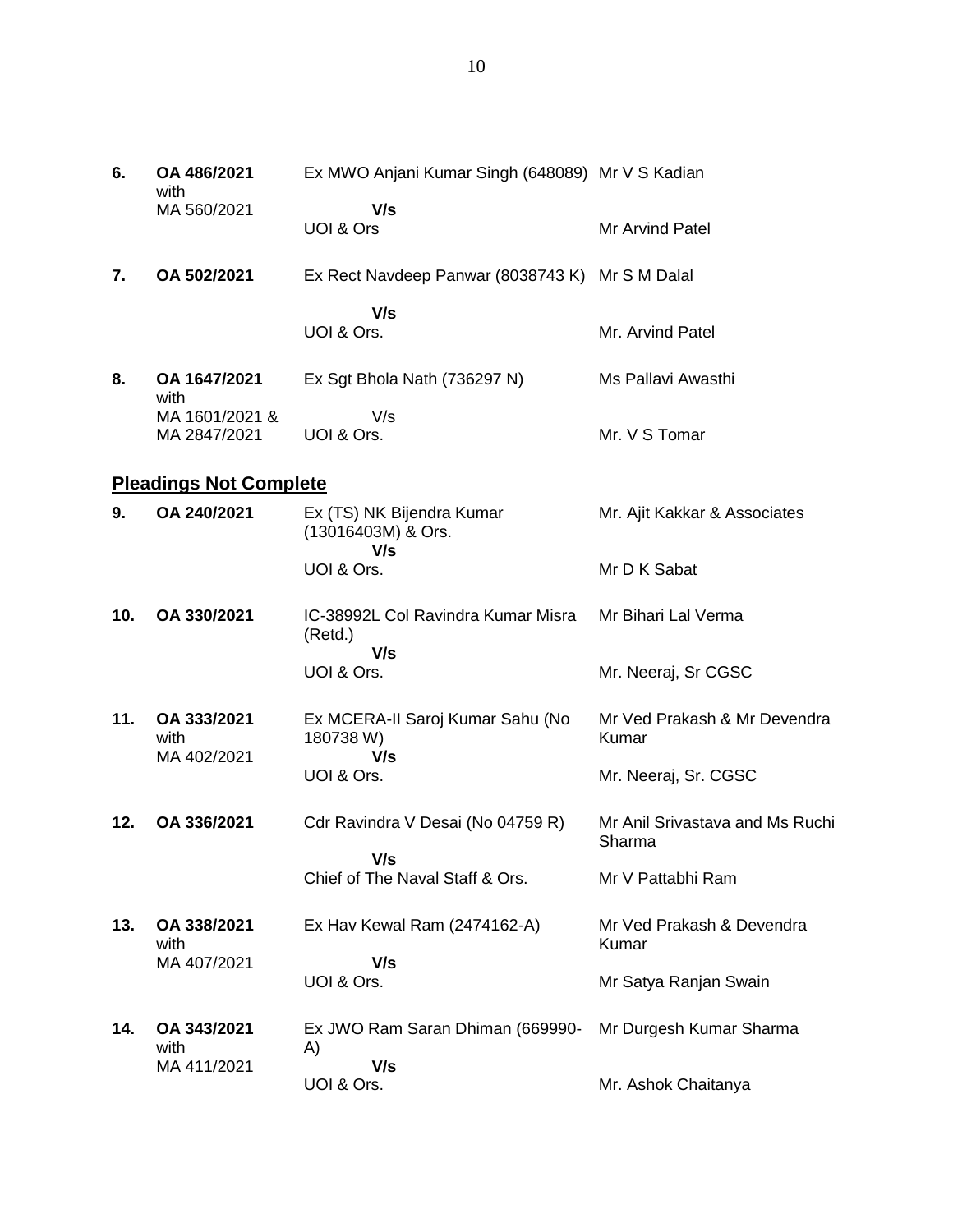| 15. | OA 372/2021                        | Sh Abhishek Kumar (7305-TY)                                     | Ms Archana Ramesh                            |
|-----|------------------------------------|-----------------------------------------------------------------|----------------------------------------------|
|     |                                    | V/s<br>UOI & Ors.                                               | Mr. Ashok Chaitanya                          |
| 16. | OA 430/2021<br>with<br>MA 512/2021 | Ex MWO Md Neksaruddin Sheikh<br>$(627647-G)$<br>V/s             | Mr Omprakash Kr Srivastava &<br>Rajesh Kumar |
|     |                                    | UOI & Ors.                                                      | Mr. Rajeev Kumar                             |
| 17. | OA 431/2021                        | Ex LME Wasim Raja (212087-T)                                    | Mr Ved Prakash & Devendra<br>Kumar           |
|     |                                    | V/s<br>UOI & Ors.                                               | Mr V Pattabhi Ram                            |
| 18. | OA 434/2021<br>with<br>MA 517/2021 | HFO Vishwambhar Prasad (Retd) (No<br>644822)<br>V/s             | Mr Manoj Kr Gupta                            |
|     |                                    | UOI & Ors.                                                      | Mr Prabodh Kumar                             |
| 19. | OA 449/2021<br>with<br>MA 535/2021 | Ex Flt Lt Chitra Umaashanker<br>(23127N)                        | Mr Aditya S Puar                             |
|     |                                    | V/s<br>UOI & Ors.                                               | Mr. Neeraj, Sr. CGSC                         |
| 20. | OA 460/2021                        | Gp Capt (TS) Santosh Emanuel Birnur<br>(Retd.) (19676-S)<br>V/s | Mr Ajit Kakkar & Associates                  |
|     |                                    | UOI & Ors.                                                      | Mr. Ashok Chaitanya                          |
| 21. | OA 468/2021<br>with<br>MA 542/2021 | MWO (HFO) Vijay Pal (Retd) (No<br>691062 R)                     | Mr Manoj Kr Gupta                            |
|     |                                    | V/s<br>UOI & Ors.                                               | Mr. Satya Ranjan Swain                       |
| 22. | OA 469/2021                        | WO Rajaya Pal (Retd) (No 683445)                                | Mr Manoj Kr Gupta                            |
|     |                                    | V/s<br>UOI & Ors.                                               | Mr. Rajeev Kumar                             |
| 23. | OA 480/2021<br>with<br>MA 554/2021 | Ex Sgt Rudra Pratap Singh (No<br>760159 S)                      | Mr Virender Singh Kadian                     |
|     |                                    | V/s<br>UOI & Ors.                                               | Mr D K Sabat                                 |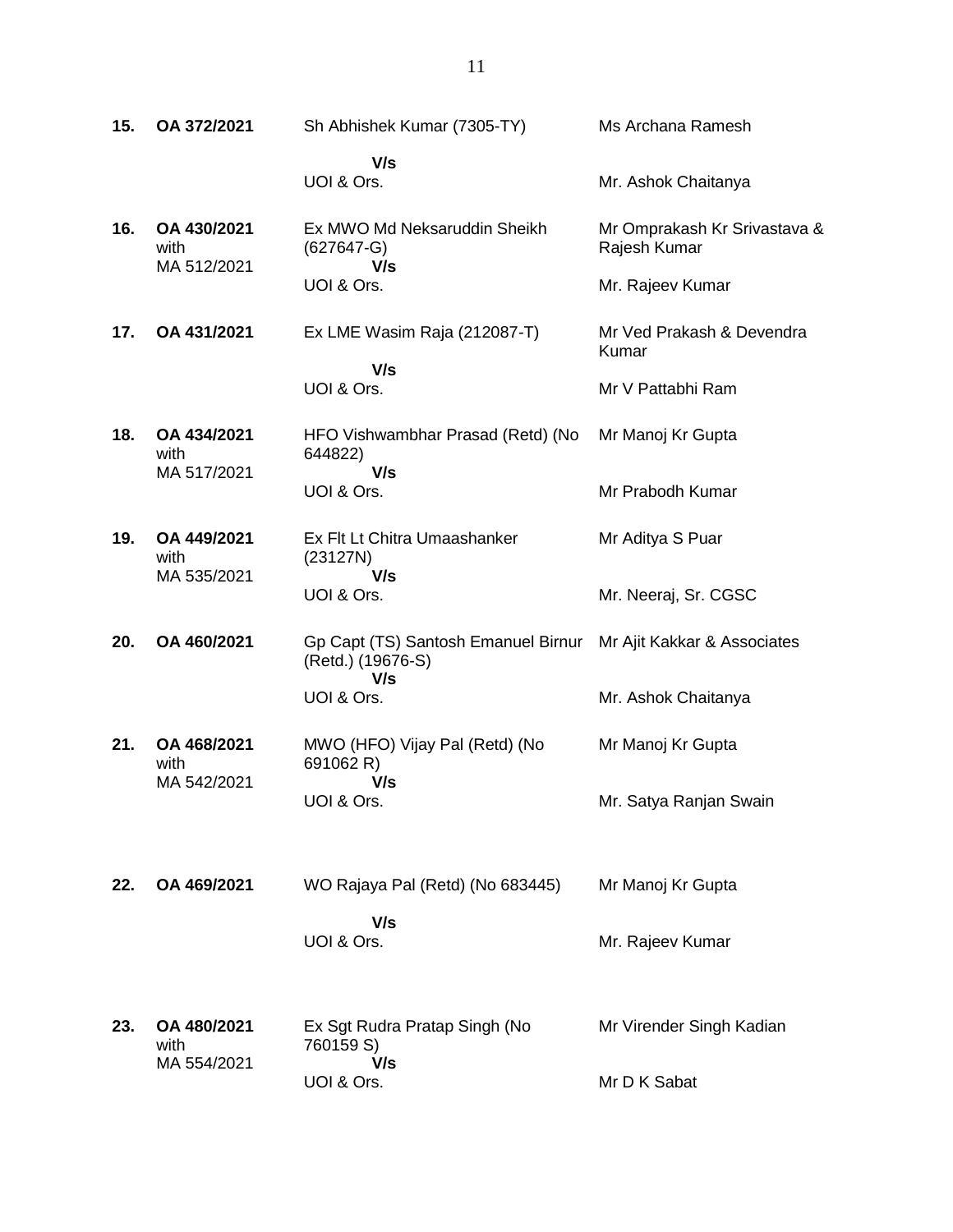| 24. | OA 481/2021                        | Sgt Satyendra Kumar Singh (Retd)<br>$(698448-T)$                 | Mr A K Chaudhary                              |
|-----|------------------------------------|------------------------------------------------------------------|-----------------------------------------------|
|     |                                    | V/s<br>UOI & Ors.                                                | Mr Y P Singh                                  |
| 25. | OA 492/2021                        | <b>JWO Udai Shankar Rdo/Fit (Retd)</b><br>(673852)<br>V/s        | Mr Vikash Kochar                              |
|     |                                    | UOI & Ors.                                                       | Mr Satya Ranjan Swain                         |
| 26. | OA 496/2021                        | Captain (IN) Chandra Sekhar Panda<br>(Retd) (P No 70275R)<br>V/s | Mr K R Verma                                  |
|     |                                    | UOI & Ors.                                                       | Mr Niranjana Das                              |
| 27. | OA 500/2021<br>with                | Ex WO Basant Kumar (653996 F)                                    | Mr Ajit Kakkar & Associates                   |
|     | MA 563/2021                        | V/s<br>UOI & Ors.                                                | Mr Niranjana Das                              |
| 28. | OA 505/2021<br>with<br>MA 566/2021 | Ex Sgt Sanjay Kumar (No 768735-G)                                | Mr Ved Prakash & Devendra<br>Kumar            |
|     |                                    | V/s<br>UOI & Ors.                                                | Mr. Rajeev Kumar                              |
| 29. | OA 507/2021<br>with<br>MA 567/2021 | Ex WO Rabindra Nath Rath (671527 F)                              | Mr Durgesh Kumar Sharma &<br>Kritendra Tiwari |
|     |                                    | V/s<br>UOI & Ors.                                                | Mr. Prabodh Kumar                             |
| 30. | OA 508/2021<br>with<br>MA 568/2021 | MWO (HFO) Shanker Gurung (Retd)<br>(No 642663 N)                 | Mr AK Chaudhary                               |
|     |                                    | V/s<br>UOI & Ors.                                                | Mr. Rajeev Kumar                              |
| 31. | OA 519/2021                        | Nk/DSC T Mani (Retd) (No 1375184 A) Mr US Maurya & Trilok Chand  |                                               |
|     |                                    | V/s<br>UOI & Ors.                                                | Mr. Neeraj, Sr. CGSC                          |
|     | <b>Final Opportunities</b>         |                                                                  |                                               |
| 32. | OA 1568/2021                       | (792302) Sgt Santosh Kumar (Retd)                                | Mr Vikas Kochar                               |
|     |                                    | V/s<br>UOI & Ors.                                                | Mr. Arvind Patel                              |